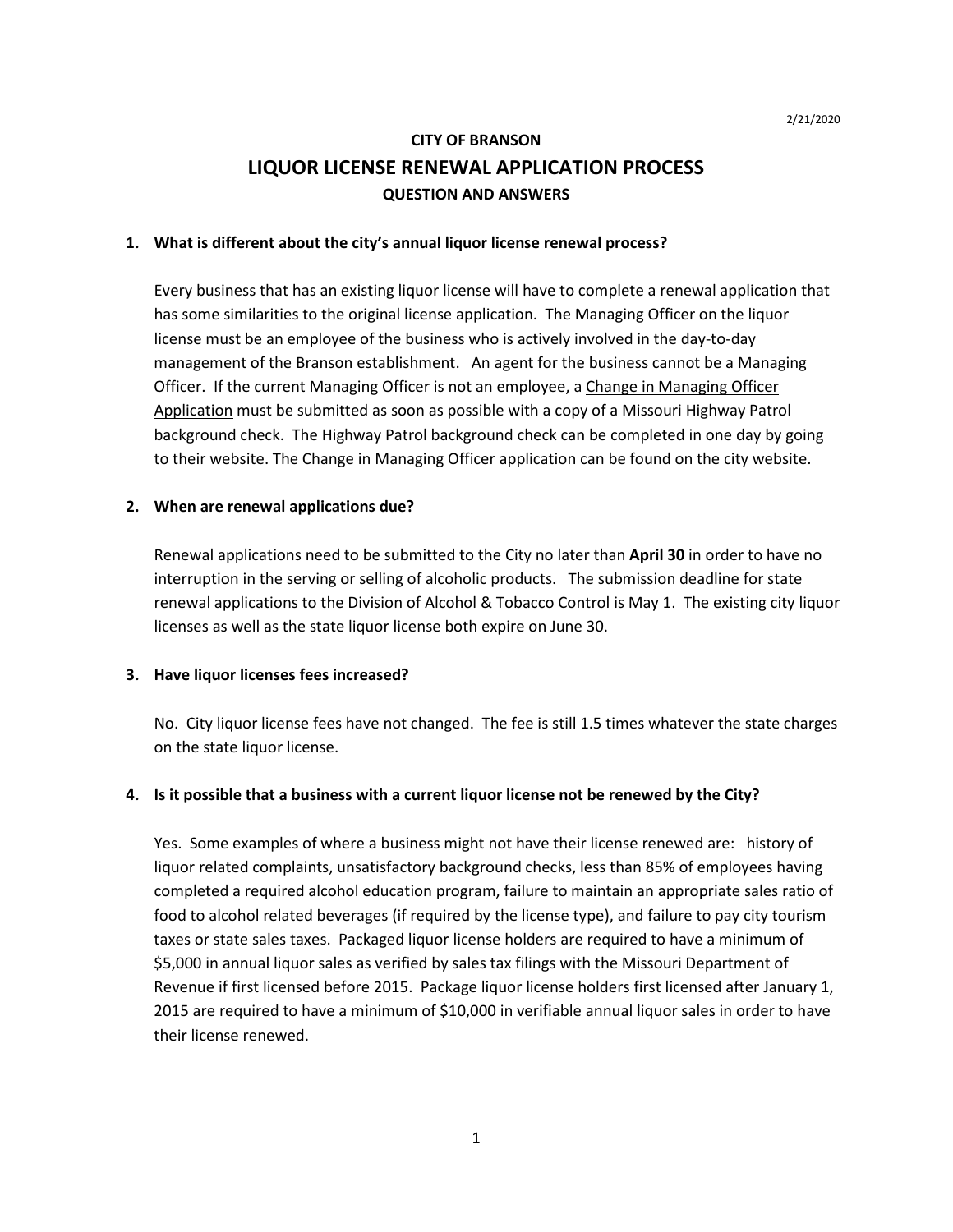#### **5. What kind of alcohol related training is required of employees?**

The managing officer, local manager, bar manager, all servers, bartenders, cashiers, and any other employee involved in the sale or serving of liquor are to participate in a city approved alcohol education program within 2 months of their hire date. Employees participating and not participating in a training program will have to be listed on the liquor application each year with the date of hire and training. Participation in a city approved "responsible alcohol selling" training class is also required every two years for the employee. The city hosts a training event every two months.

## **6. What is the purpose of the training?**

The training should increase the ability to detect underage drinkers and intoxicated drinkers. The intent is to have more responsible sellers of intoxicating alcohol and to minimize the risks of selling to underage buyers and intoxicated users.

## **7. Where can we get the training?**

The Community Partnership of the Ozarks schedules training sessions at City Hall (Council Chambers) every other month. Training sessions are about an hour and a half in length. Cost is \$5 per person at the door and registration can be made by employers by contacting Chris Davis at 417-888-2020. Checks should be made payable to Community Partnership of the Ozarks. An online approved training source developed by the University of Missouri called SMART is also an approved training option. An employer can register their employees for the online training by going to<http://wellness.missouri.edu/SMART/> or they can call 573-882-9335 if they need assistance in getting their employees enrolled on-line.

#### **8. What is expected of the Managing Officer named on the liquor license?**

The Managing Officer is a Missouri resident and is an employee at the licensed Branson establishment who makes sure the business is compliant with Missouri and Branson liquor laws and ordinances. This person makes sure employees are trained to inspect ID's, to identify intoxicated drinkers, and to be educated in appropriate liquor laws. The Managing Officer is expected to spend a significant amount of time in a day-to-day management role at the licensed Branson location and is an upstanding citizen of the community (i.e. registered voter, pays their taxes, and has no felony convictions).

# **9. What is involved in obtaining a caterer's license in order to serve alcoholic beverages for a special event?**